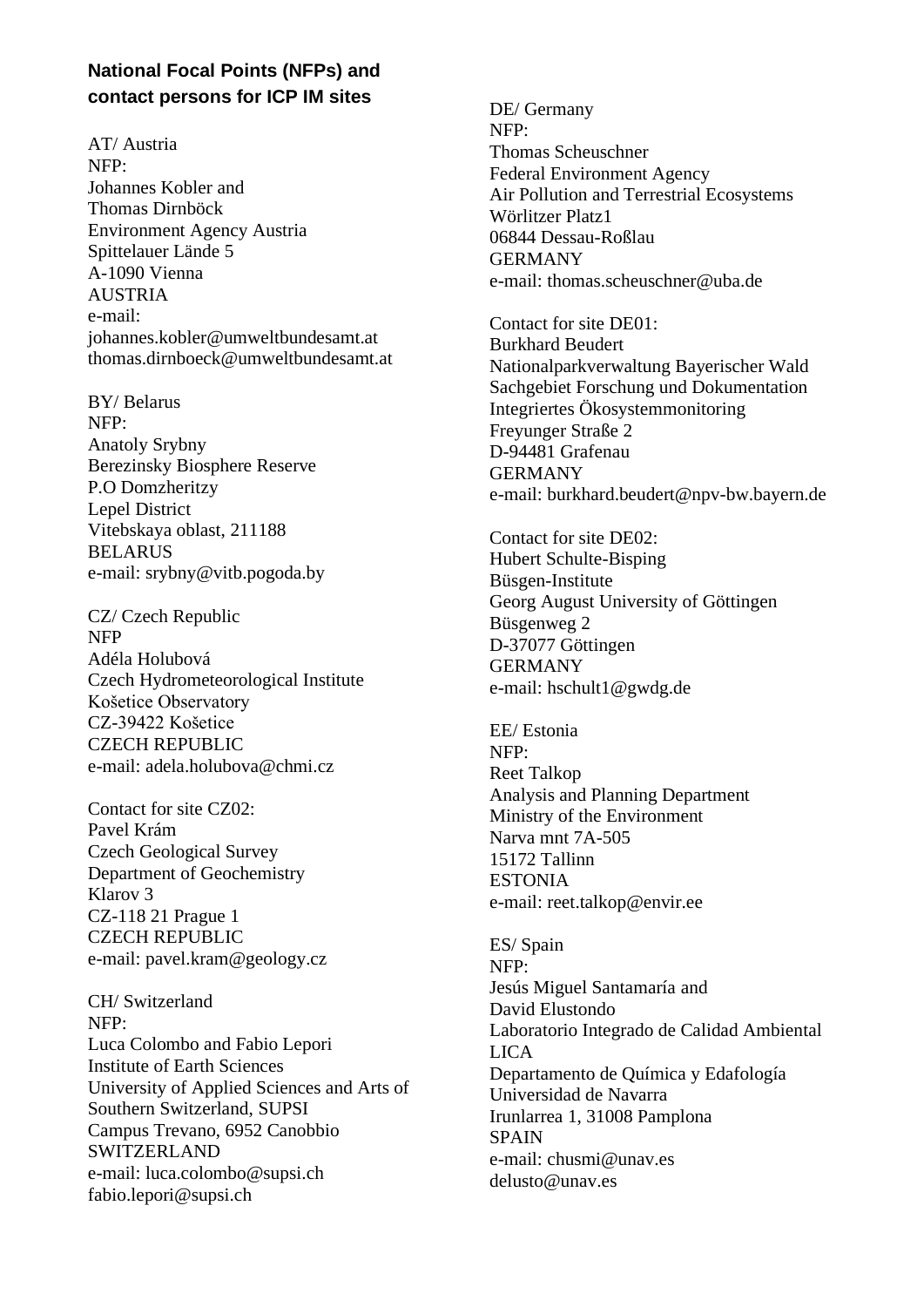FI/ Finland Contact person: Jussi Vuorenmaa Finnish Environment Institute, SYKE Latokartanonkaari 11 FI-00790 Helsinki FINLAND e-mail: jussi.vuorenmaa@syke.fi

GB/ United Kingdom NFP: Chris Evans Centre for Ecology and Hydrology (CEH) Environment Centre Wales Deiniol Road Bangor LL61 6HJ UNITED KINGDOM e-mail: cev@ceh.ac.uk

IE/Ireland NFP: Thomas Cummins University College Dublin UCD School of Agriculture and Food Science Belfield, Dublin 4 IRELAND e-mail: thomas.cummins@ucd.ie

IT/ Italy NFP: Giancarlo Papitto and Domenico Di Martino Comando Unità Tutela Forestale, Ambientale e Agroalimentare Carabinieri Ufficio Studi e Progetti Via Giosue Carducci 5 I-00187 Rome **ITALY** e-mail: giancarlo.papitto@carabinieri.it

Contact for Alpine sites IT01, IT02: Dr. Stefano Minerbi Ufficio Servizi Generali Forestari Via Brennero 6 I-39100 Bolzano ITALY e-mail: stefano.minerbi@provinz.bz.it

LT/ Lithuania NFP: Vilma Bimbaite Air Quality Assessment Division Environmental Protection Agency A. Juozapavičiaus st. 9 LT-09311 Vilnius LITHUANIA e-mail: vilma.bimbaite@aaa.am.lt

Contact for sites LT01, LT03: Algirdas Augustaitis Vytautas Magnus University Agricultural Academy Faculty of Forest Sciences and Ecology Studentu 13 Kaunas dstr. LT-53362 LITHUANIA email: algirdas.augustaitis@vdu.lt

LV/ Latvia NFP: Iveta Indriksone State Ltd Latvian Environment, Geology and Meteorology Centre Monitoring Department 165 Maskavas Str. LV-1019 Riga LATVIA e-mail: epoc@lvgmc.lv iveta.indriksone@lvgmc.lv

NO/ Norway NFP: Heleen de Wit Norwegian Institute for Water Research NIVA Gaustadalléen 21 NO-0349 Oslo NORWAY e-mail: heleen.de.wit@niva.no

PL/Poland Contact for sites PL06, PL10: Krzysztof Skotak Institute of Environmental Protection - National Research Institute ul. Kolektorska 4 01-692 Warsaw POLAND e-mail: krzysztof.skotak@ios.edu.pl